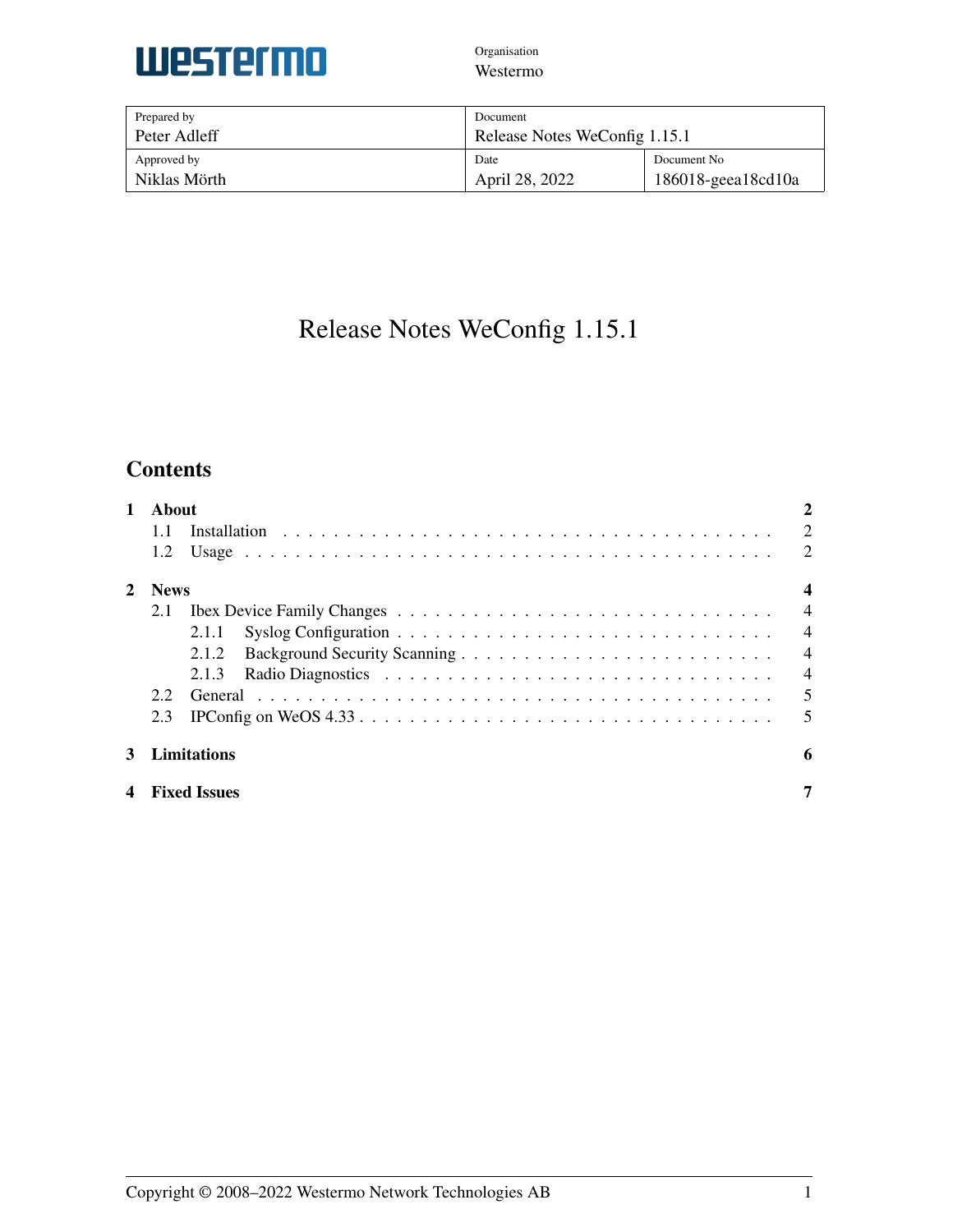

| Prepared by  | Document                      |                          |
|--------------|-------------------------------|--------------------------|
| Peter Adleff | Release Notes WeConfig 1.15.1 |                          |
| Approved by  | Date                          | Document No              |
| Niklas Mörth | April 28, 2022                | $186018$ -geea $18cd10a$ |

# <span id="page-1-0"></span>1 About

WeConfig is a Windows based tool for configuration and maintenance of Westermo switches and routers.

For more information about Westermo and other product offerings see <www.westermo.com>.

## <span id="page-1-1"></span>1.1 Installation

The following prerequisites have to be fulfilled to successfully install and execute WeConfig:

- Microsoft .NET framework 4.8.0 installed
- WinPcap 4.1.3 installed or Npcap 1.6 or later

Microsoft .NET Framework 4.8.0 will be installed automatically, if the installer does not find it on the target system. The Microsoft .NET installer requires an internet connection. WinPCAP is installed by default unless WinPCAP or Npcap is already installed.

If neither WinPcap nor Npcap is installed, WeConfig will run in a reduced mode and not all functionality will be available.

WeConfig will only maintain compatibility with current and legacy versions of Microsoft Windows that not has reached its EOL (End Of Life) date.

Note! If you are using Npcap make sure that you have acquired a valid license. Licensing details are available at <https://npcap.com/>.

## <span id="page-1-2"></span>1.2 Usage

The following must be enabled on the managed switches/routers to get full functionality of WeConfig:

- IPConfig protocol
- HTTPS (Web) must be enabled

Administrator password must be setup in the WeConfig Settings dialogue.

• SNMP protocol. The read community has to be set.

The same read community has to be setup in WeConfig Project Settings dialogue.

- LLDP protocol
- SSH CLI access

The functionality dependent on the respective item above is described below.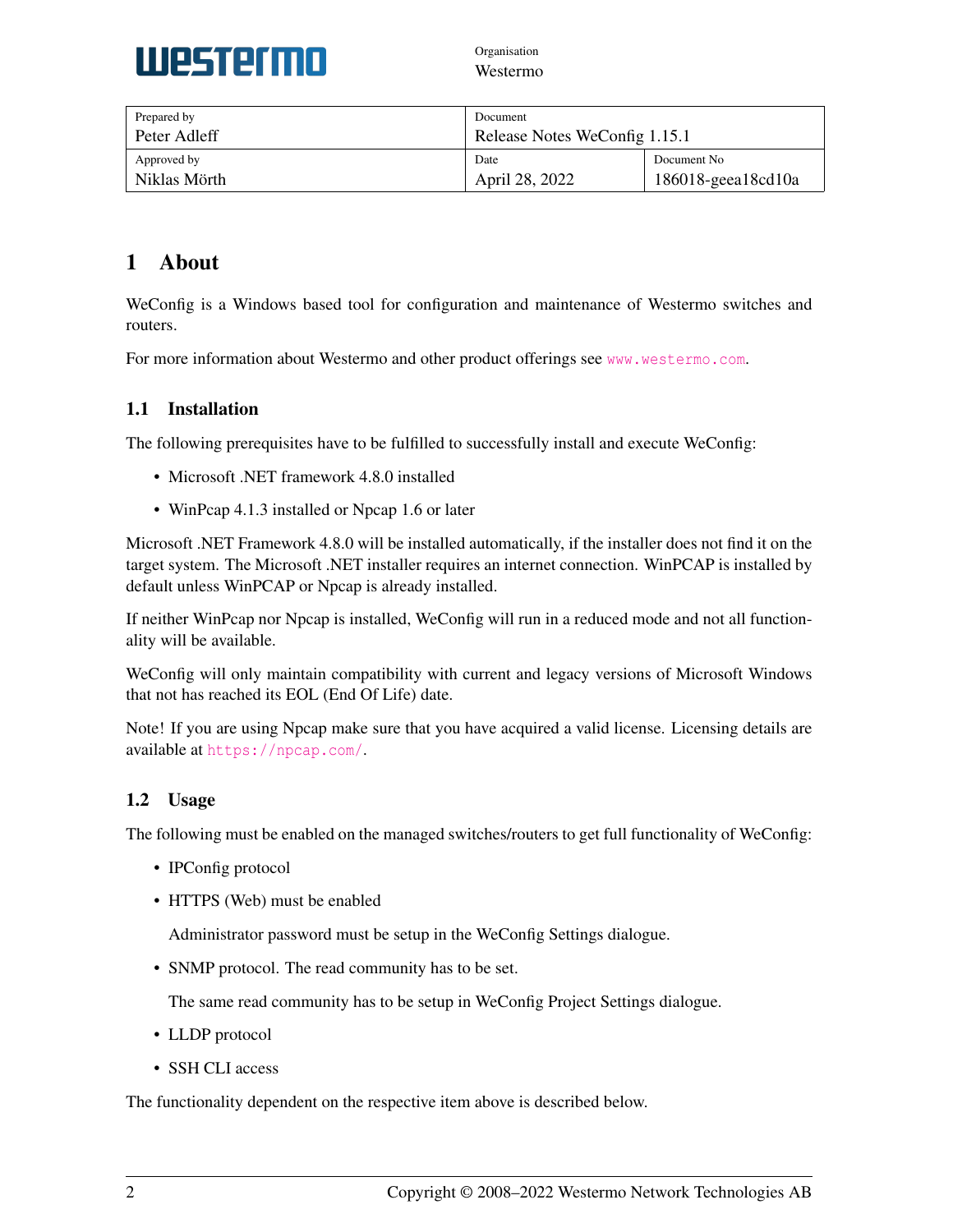

| Prepared by  | Document                      |                          |
|--------------|-------------------------------|--------------------------|
| Peter Adleff | Release Notes WeConfig 1.15.1 |                          |
| Approved by  | Date                          | Document No.             |
| Niklas Mörth | April 28, 2022                | $186018$ -geea $18cd10a$ |

- Information gathering from the device, including topology information to be able to draw a device map is performed using SNMP.
- Basic Setup uses the IPConfig protocol to setup devices on devices running WeOS 4.32 and older. On such devices, the IPConfig protocol must be enabled on the devices to use Basic Setup.
- Backup, restore and firmware upgrade all use the HTTPS interface.
- Upgrade with HTTPS-upload method uses the HTTPS interface.
- To use SSH access an external SSH client must be set up in the Settings dialogue.
- All configuration of WeOS devices depends on the use of SSH; hence, SSH must be enabled on the target devices.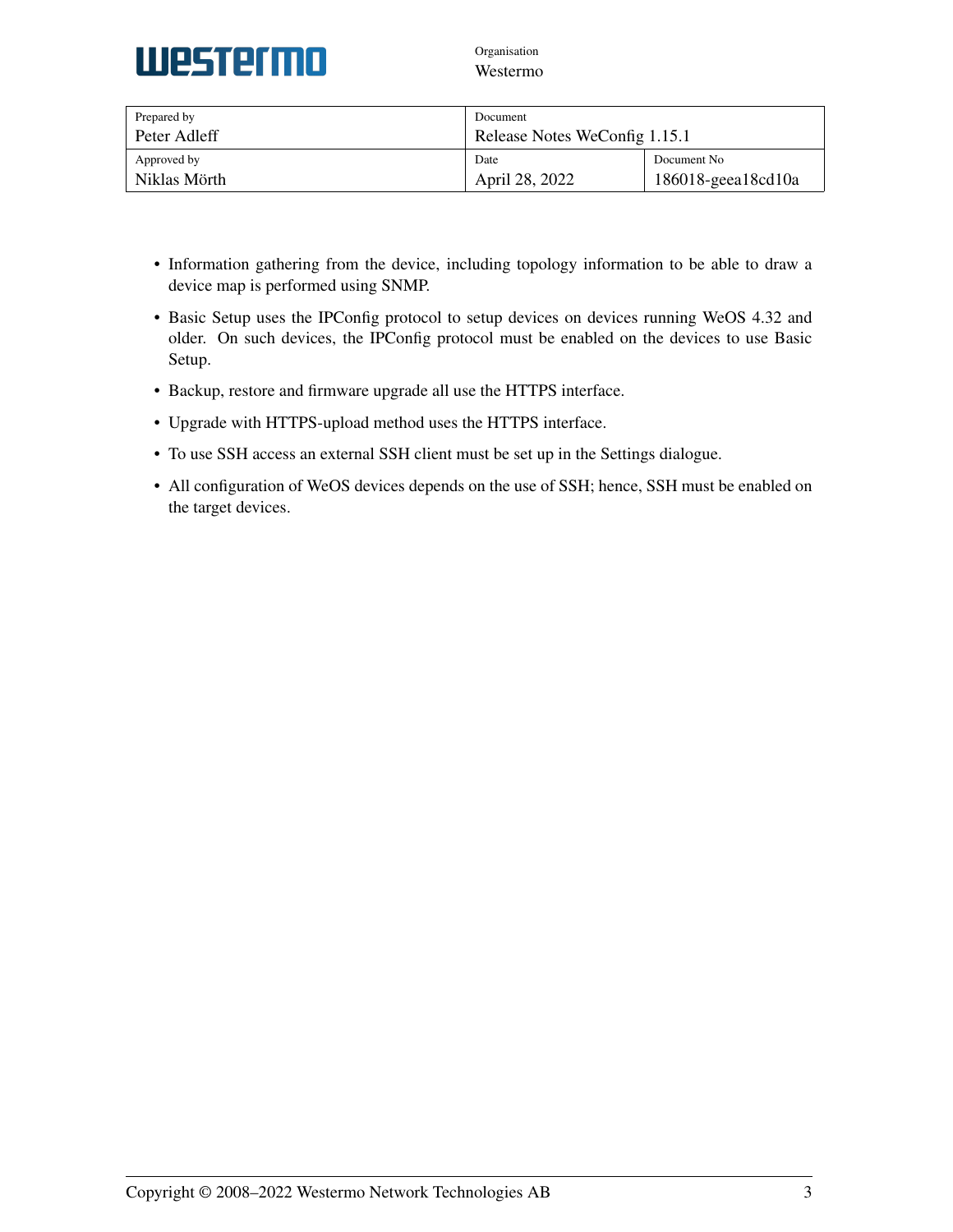

| Prepared by  | Document                      |                          |
|--------------|-------------------------------|--------------------------|
| Peter Adleff | Release Notes WeConfig 1.15.1 |                          |
| Approved by  | Date                          | Document No.             |
| Niklas Mörth | April 28, 2022                | $186018$ -geea $18cd10a$ |

# <span id="page-3-0"></span>2 News

WeConfig 1.15 introduces the following new functions:

### <span id="page-3-1"></span>2.1 Ibex Device Family Changes

#### <span id="page-3-2"></span>2.1.1 Syslog Configuration

WeConfig now supports configuring syslog settings on the Ibex device family.

### <span id="page-3-3"></span>2.1.2 Background Security Scanning

WeConfig can now be configured to detect security issues for Ibex devices. Detections include:

- Weak WiFi PSK passwords
- The use of default SNMP communities
- The use of default passwords
- The use of TELNET
- Unused but enabled ports
- Enabled HTTP management interfaces

#### <span id="page-3-4"></span>2.1.3 Radio Diagnostics

The following radio counters/values can be monitored under Diagnostics:

- Association success
- Association failure
- No. associated stations
- No. EAP auth sessions started
- No. EAP failed auth sessions
- Channel noise
- No. EAP sessions [FT]
- No. EAP sessions [FILS]
- No. EAP sessions [PKMSA]
- Channel active time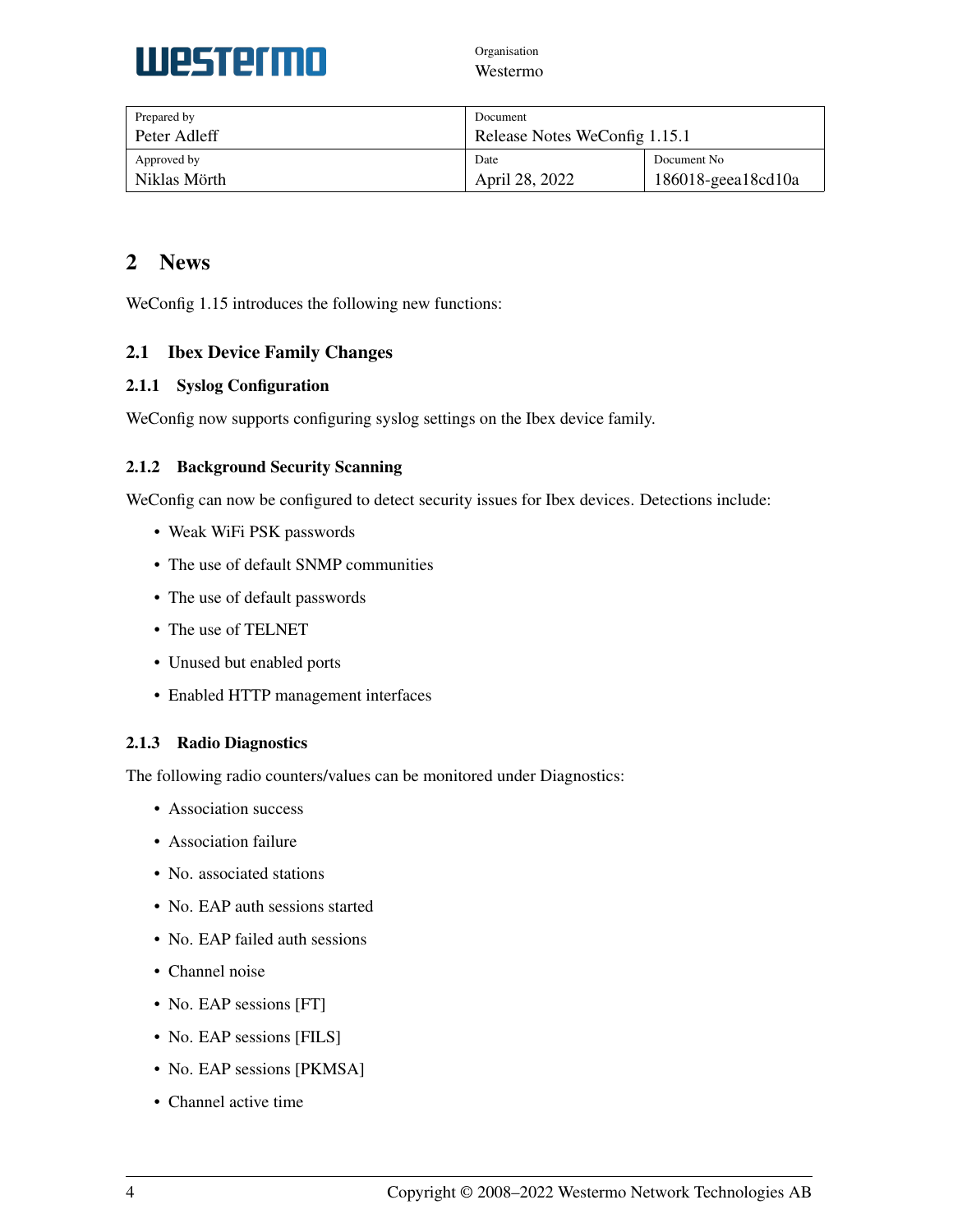

| Prepared by  | Document                      |                          |
|--------------|-------------------------------|--------------------------|
| Peter Adleff | Release Notes WeConfig 1.15.1 |                          |
| Approved by  | Date                          | Document No.             |
| Niklas Mörth | April 28, 2022                | $186018$ -geea $18cd10a$ |

- Channel busy time
- Channel transmit time
- Channel receive time

### <span id="page-4-0"></span>2.2 General

- The bundled WinPCAP installer has been repackaged with newer tools that do not contain known security issues.
- WeConfig now recognizes MRP ring open/close traps generated by Westermo devices (nonstandard MIB).
- WeConfig now advices the user to reboot WeOS5 devices after a bootloader upgrade.
- GUI for setting up syslog is expanded as default to be more intuitive.

### <span id="page-4-1"></span>2.3 IPConfig on WeOS 4.33

Beginning with WeOS 4.33, the IPConfig protocol has become a read only protocol. It no longer allows any updates to devices. As such, WeConfig will now use CLI based communication to set the IP address of factory defaulted WeOS 4 devices. WeConfig will still use IPConfig to discover WeOS 4 devices.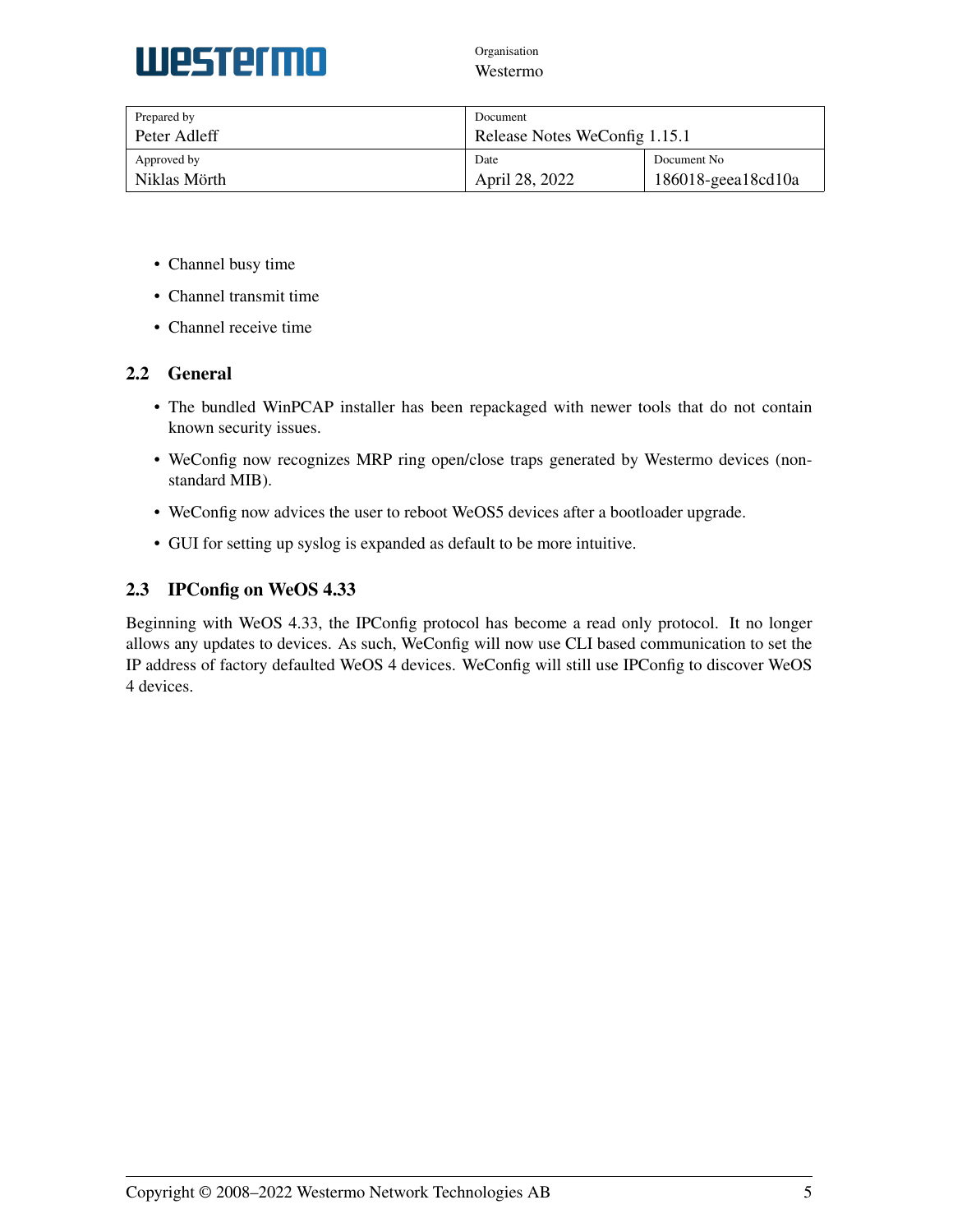

| Prepared by  | Document                      |                          |
|--------------|-------------------------------|--------------------------|
| Peter Adleff | Release Notes WeConfig 1.15.1 |                          |
| Approved by  | Date                          | Document No.             |
| Niklas Mörth | April 28, 2022                | $186018$ -geea $18cd10a$ |

# <span id="page-5-0"></span>3 Limitations

• Upgrade using HTTPS-upload is supported from WeOS 4.13 and later.

To upgrade an older WeOS version, TFTP/FTP method must be used. A TFTP or a FTP server must be running on the WeConfig PC. The path to the TFTP/FTP root folder is setup in the Settings dialogue.

- Hostname and location is limited to 10 and 11 characters for factory reset/default WeOS 4 devices, due to limitations of the IPConfig protocol.
- Conflicting IP addresses can only be identified on WeOS units, and only for the IP address retrieved using the IPConfig protocol.
- WeConfig does not identify if an IP Address is statically configured or retrieved from a DHCP server. When setting an IP address using WeConfig, it is applied as a static address.
- Non WeOS units have limited support in WeConfig.
- Limited WeConfig SNMP trap support will be available when MS Windows SNMP Trap Host server is activated. For WeConfig to provide as much SNMP trap support as possible, please disable the MS Windows Trap Host server.
- If alarm monitoring for SNR high/low is to function properly, the device's firmware version must be 4.18.0 or higher due to a limitation in earlier firmwares.
- Some NICs (mostly low end USB NICs) discard LLDP frames. This means that WeConfig cannot learn where it is connected in the network.
- VLAN configuration is not supported on WeOS 4.13.4 or previous versions.
- WeConfig might not show SNMP traps sent from routers.
- Device connections might not be displayed correctly until 30 seconds after a link up/down event.
- If several Powerline groups are connected in serie, WeConfig can only detect the first Powerline group.
- Configuration of passwords and password to access MRD devices must only contain character (a-z, A-Z and 0-9), othervice access to device may not work.
- Default gateway is not possible to display, or set, for WeOS5 devices in WeConfig.
- WeConfig is not able to configure Vipers with TTDP enabled on versions of WeOS prior to 5.14.